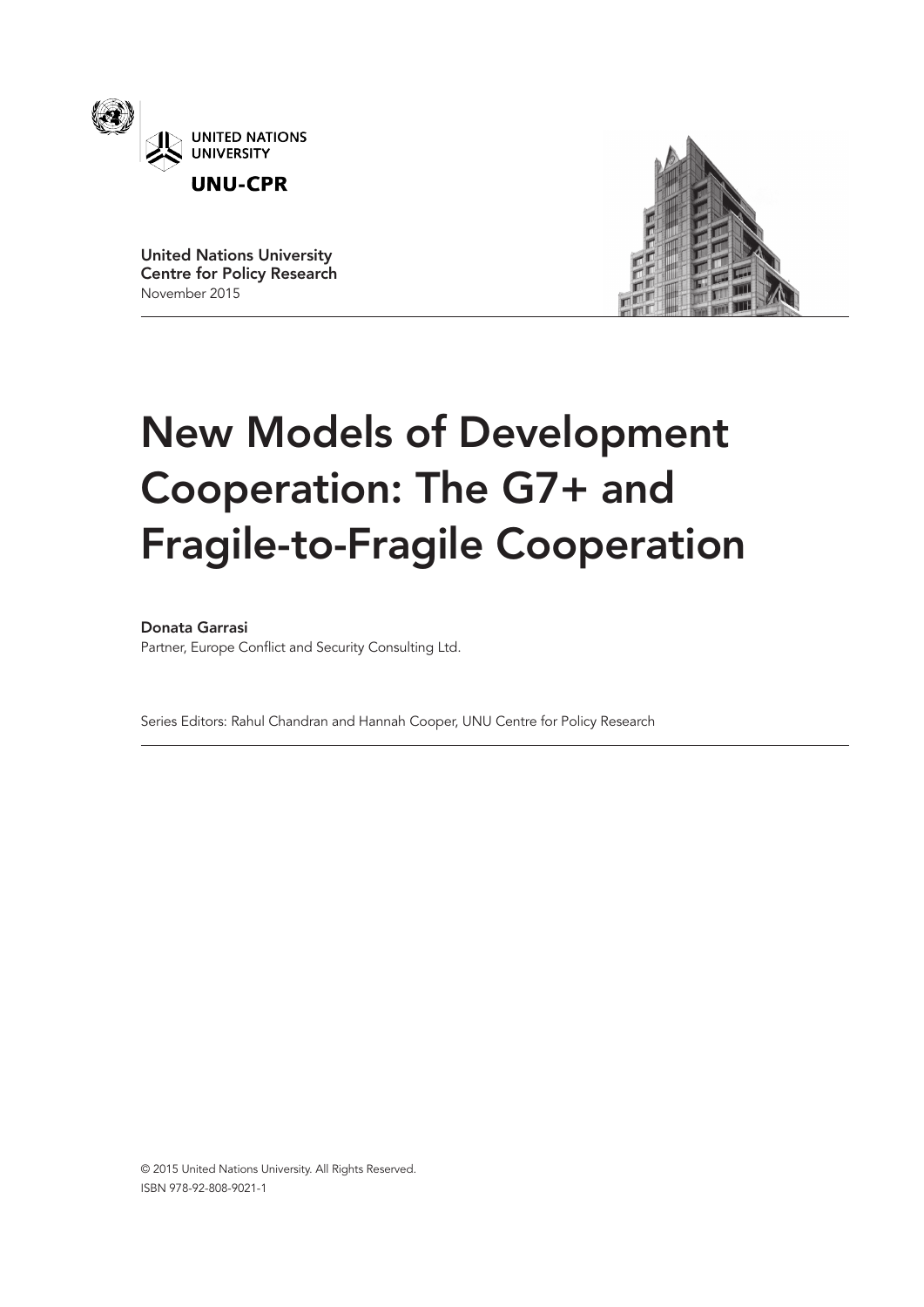Trends in conflict and fragility are changing. New regions and an increasing number of middle-income countries are experiencing instability.<sup>1</sup> But many of the problems in conflict-affected and fragile situations remain, including in the g7+ group of fragile states. Several of these countries are still low-income and aid dependent, and a majority of them are not expected to reach the goal of halving poverty by the end of 2015, nor to reach several other Millennium Development Goals (MDGs).<sup>2</sup> Most continue to experience the same shortfalls of international engagement year after year. Fragility has proven to be resilient, with several countries experiencing recurrent and protracted crises.

Traditional North-South development cooperation, with its formal, highly regulated, risk averse, and high-transaction systems,<sup>3</sup> has delivered limited results in conflict-affected and fragile situations. This is despite the volume of aid – which according to the OECD amounts to over 38 per cent of Official Development Assistance (ODA) – and efforts to make it more effective.4 The practice of South-South Cooperation (SSC) has increased in recent years, partly in response to the limitations of the OECD Development Assistance Committee (DAC)-led approach to aid; that is, one dominated by the global North. In its dominant form, however, SSC is largely practiced by middle-income and emerging economies, which also may not be well placed to represent the poorest and most fragile of contexts.

The g7+ has emerged in the past few years as a group of conflict-affected countries that aim to support each other in addressing their own fragility, including through the idea of Fragile to Fragile (F2F) cooperation. F2F cooperation has emerged partly in response to the perceived deficiencies of existing forms of cooperation. While it remains to be seen whether the g7+ and F2F cooperation can provide a robust and meaningful solution to these issues in practice, it is nonetheless an important evolution within the global development context.

This paper examines the emergence of the g7+ and the F2F approach, and discusses the extent to which, at this early stage, it might provide a different and necessary form of support from the established models of the DAC, SSC and triangular cooperation. It also situates the g7+ and F2F within the context of the post-2015 development agenda, notably in relation to the implementation of the Sustainable Development Goals (SDGs).

#### The g7+: A New Constituency

The g7+ is a voluntary association of 20 countries that have been affected by conflict and are in transition to longer-term development.<sup>5</sup> Created in 2008 at the Accra meeting on aid effectiveness, its aim was to become a new political voice advocating for global change in the international peacebuilding and aid architecture, including more effective support for country-led transitions out of conflict and fragility. The initiative developed out of a concern that traditional development cooperation was delivering modest results in conflict-affected and fragile environments, and that it was based on unequal power dynamics. Moreover, the aid effectiveness agenda had not taken sufficient account of the particular challenges of these contexts. For example, initiatives such as the Fragile States Principles, developed by the OECD-DAC,<sup>6</sup> had not involved countries affected by conflict and fragility in their design and implementation, and had not significantly changed donor behavior in order to enable more effective support.<sup>7</sup>

The g7+ sought to address this situation and to change the relationships with traditional aid donors, represented by the DAC, and multilateral partners such as the UN, World Bank, and regional banks.8 In addition, the g7+ members aimed to create a new platform for knowledge transfer and peer learning between countries combating fragility.

The leadership of the g7+, based in the global South, reflects these aims. The current Chair of the g7+ group is Sierra Leonean Finance Minister Kaifala Marah, and the g7+ secretariat is in Timor-Leste, whose former Minister of Finance, Emilia Pires, had chaired the group since its creation.

The core of the g7+ agenda is F2F cooperation, which it defines as support between its member countries, and is based on three main pillars: 9

- 1. Supporting g7+ member countries to implement the New Deal (see below);
- 2. Peer learning, knowledge generation and capacity development around peacebuilding and statebuilding;
- 3. Supporting g7+ member countries dealing with acute and emerging crises.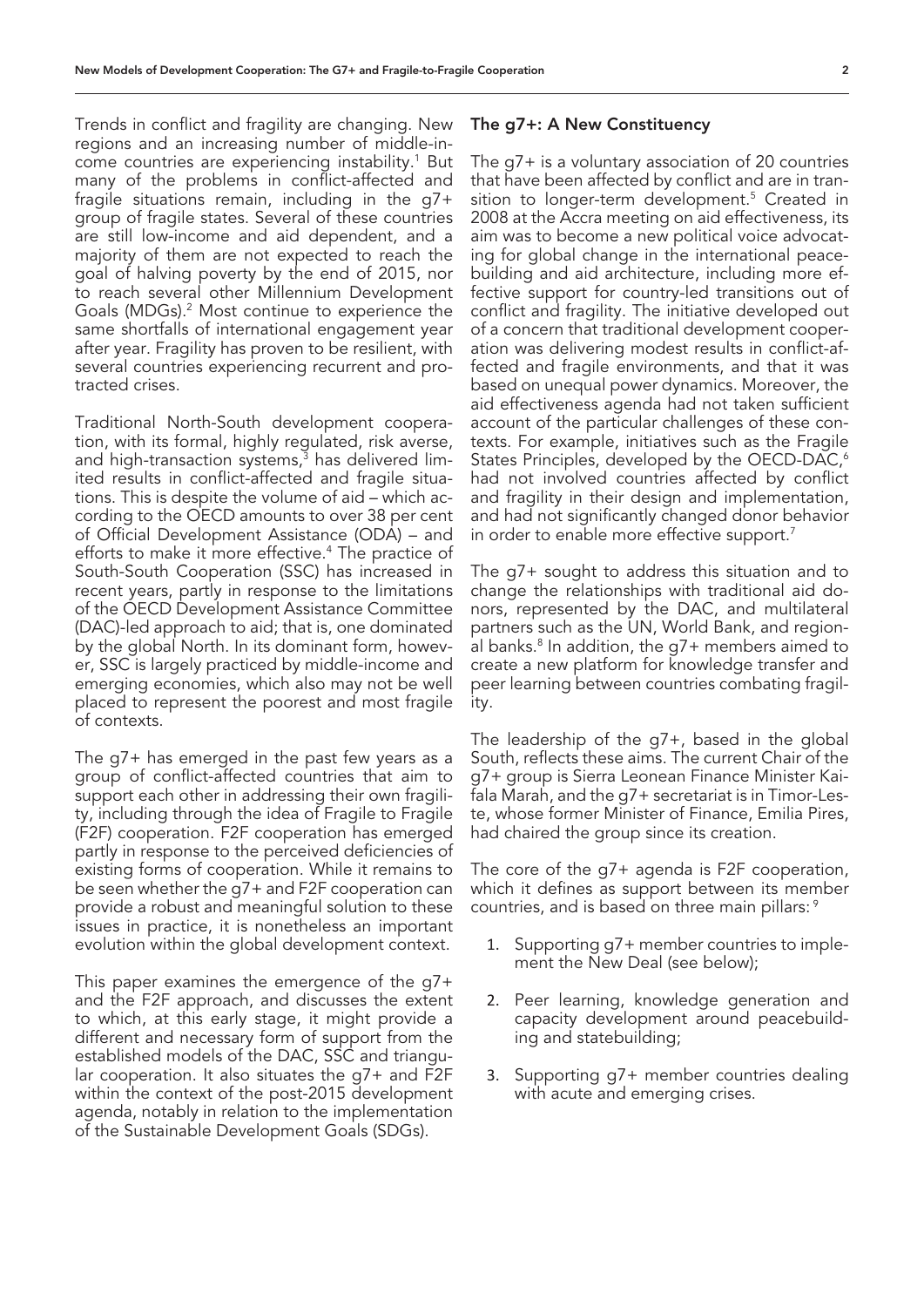## New approaches driven by the g7+ and F2F cooperation

The substance of what the  $q7+$  is articulating is not necessarily new. It has long been recognized that fragile states have unique structural problems that require specialized attention. Indeed, donors committed – at least in theory – to many of the changes advocated for by the g7+ in the Paris (2005) and Accra (2008) Declarations on Aid Effectiveness, the Busan (2011) agreement on effective development cooperation, and the New Deal for Engagement in Fragile States (The New Deal).10 The key development is that the fragile countries themselves are now advocating for these changes, and are also demanding the lead in their prioritization and implementation.<sup>11</sup>

Thus, the  $q7+$  is the first – and so far the only – platform that brings together countries, led by senior level political leadership, that share similar experiences of fragility and its associated challenges.

## What is potentially different about the F2F concept?

The concept of F2F cooperation originated in the g7+ secretariat, and was bolstered by bilateral visits among leaders of g7+ countries. There are not yet sufficient examples and evidence to determine whether it is a viable and effective approach, or if it can or should aspire to be upheld as a model of cooperation. In particular, it is unclear how F2F aligns with either the model of 'traditional' DAC cooperation, which largely inspired it, but

| <b>OECD/DAC</b> cooperation                                                                                                                                                                                                                                                                                                                                                                                                                                                                                                                                                                                    | F2F cooperation                                                                                                                                                                                                                                                                                                                                      |
|----------------------------------------------------------------------------------------------------------------------------------------------------------------------------------------------------------------------------------------------------------------------------------------------------------------------------------------------------------------------------------------------------------------------------------------------------------------------------------------------------------------------------------------------------------------------------------------------------------------|------------------------------------------------------------------------------------------------------------------------------------------------------------------------------------------------------------------------------------------------------------------------------------------------------------------------------------------------------|
| Formal - Formal framework that builds on international agreements,<br>policies, standards, established reporting mechanisms, and moni-<br>toring. It has its own dedicated bodies within each donor, and the<br>DAC to bring it all together.                                                                                                                                                                                                                                                                                                                                                                  | Informal - Informal framework based on solidarity among members,<br>and the discontent with traditional development cooperation. Mem-<br>bers do not have dedicated capacities to engage with F2F coopera-<br>tion. The Secretariat in Dili supported by external capacities is the<br>main driving force.                                           |
| Technical and political - Although the aim of development cooper-<br>ation is ultimately political, the aid delivery industry is overwhelm-<br>ingly technical and bureaucratic, as in most instances it is delivered<br>through administrative departments. At the same time, it has<br>domestic accountability mechanisms through the ODA reporting<br>system and parliamentary oversight bodies. Political action is often<br>driven by domestic demand as ultimately politicians are account-<br>able to their own constituency and not that of partner countries.                                         | Political - The high-level political engagement of a few countries<br>and individuals has been the main driving factor behind the g7+<br>and F2F. Overall the approach appears as rather individually<br>driven, and accountability seems to refer mainly to the principle of<br>solidarity among g7+ members.                                       |
| Funding/aid - Disbursing aid to support the MDGs is the raison<br>d'être of the traditional DAC model of cooperation. The fact<br>that aid is at the center of the relationship between donors and<br>recipient countries, and the history of development cooperation<br>has created at times unhealthy North-South power dynamics. It<br>is not a relationship among "equals", and often it is not an effec-<br>tive relationship. The expectations raised by the aid effectiveness<br>agenda in 2000 of greater national ownership and leadership of<br>development agendas have only partly been delivered. | Other resources/experience - F2F mainly builds on members'<br>experiences. Implementing F2F cooperation, however requires<br>external funding, which so far the g7+ has raised mainly through<br>traditional donors (with few exceptions). F2F aims to be coopera-<br>tion among equals, based on solidarity and respect.                            |
| Process heavy - Development cooperation tends to be heavy,<br>inflexible, slow to mobilize, and has conditions attached. It does<br>not necessarily address the key priorities as identified by country<br>level actors.                                                                                                                                                                                                                                                                                                                                                                                       | Opportunistic and fast - A key feature of F2F cooperation, the<br>way it has been conceived, is that it aims to be fast, pragmatic,<br>and responsive to needs as they emerge and to problems that<br>are not finding other solutions. It has no conditions and few rules<br>attached. Whether this will be possible is yet to be demon-<br>strated. |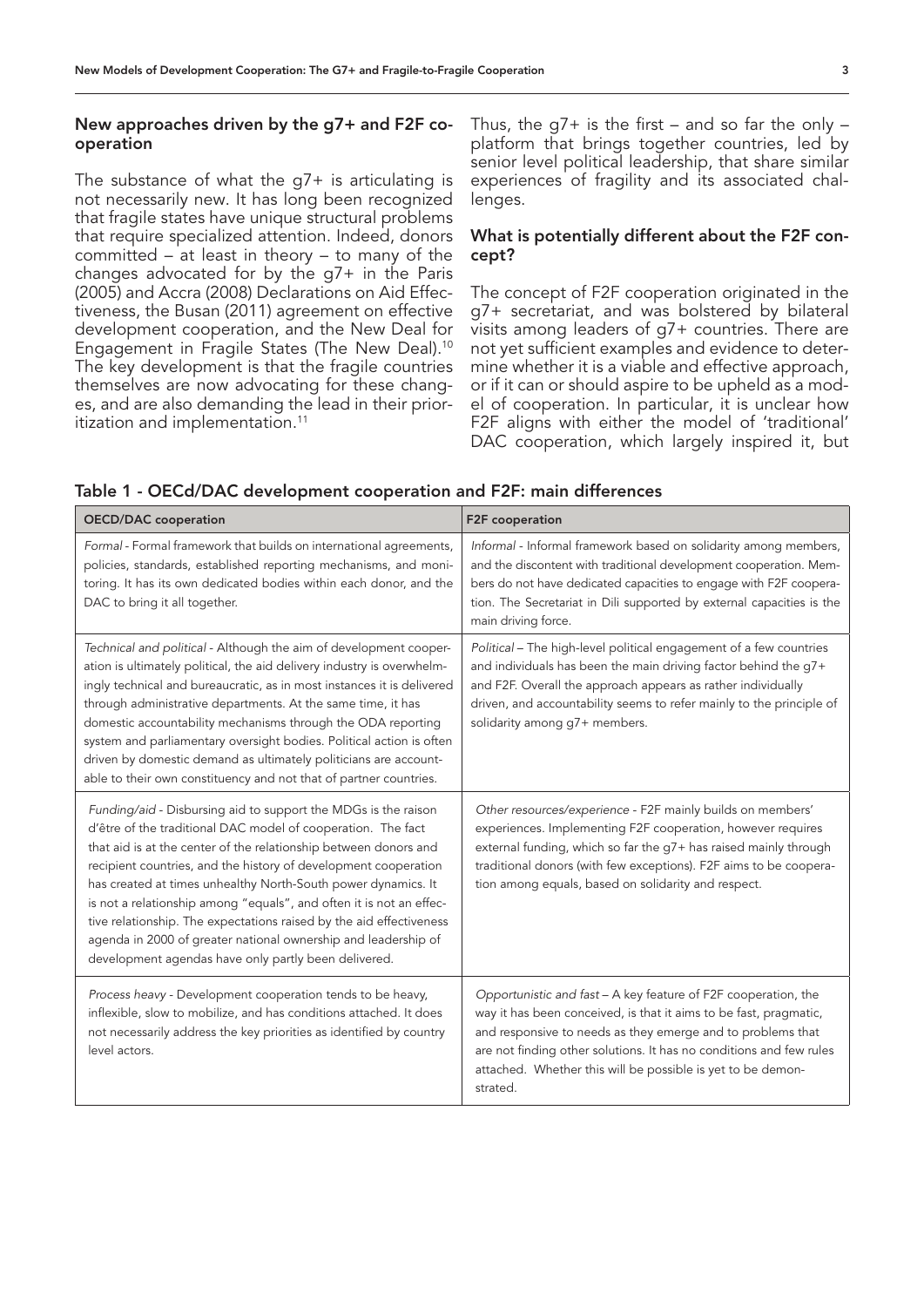from which it aims to distance itself (see table 1), or that of SSC. F2F is arguably a hybrid approach, situated somewhere between SSC and triangular cooperation.12 This is because it aims to build upon and to promote SSC, whilst still being partly dependent on western donors for support and expertise. The Memorandum of Understanding between the g7+ and the International Labor Organization, which promotes South-South, triangular, and F2F cooperation around labor issues, is a good example of this hybrid model.<sup>13</sup> It should be noted, however, that SSC can (and in some cases already does) provide the space for cooperation among fragile countries, and the extent to which F2F cooperation can supersede this function remains uncertain, if this is the intention at all.

Nonetheless, the g7+ ambition for F2F appears to be as an independent, full-fledged model of cooperation. At least initially, the development of the F2F framework has drawn on the support of DAC countries and multilaterals, either in terms of funding or for access to knowledge and technical capacity. The Overseas Development Institute, for instance, has been providing core capacity to the g7+ since its inception. Consequently, there are few examples – aside from that of Timor-Leste – of g7+ countries using their own resources (financial, technical, and political) to support other g7+ members. Furthermore, the position of countries such as Brazil and India vis-à-vis the g7+ and the F2F approach is unclear, and mainly driven by those countries' broader political interests and positioning within the UN system, through the G77 group, among others.

There is little evidence available as yet of how F2F cooperation has been delivered, what difference it has made, and what lessons we can learn. Below are some examples that draw largely on g7+ documentation and declarations by g7+ representatives in various international fora.

One example of the application of the F2F concept has been the direct support given to g7+ countries facing particular challenges under the leadership of the group's successive Chairs, Timor-Leste and Sierra Leone. This has included high-level political engagement to increase international support, beyond humanitarian aid, to the Central African Republic and South Sudan, and early mobilization of assistance to the Ebola-affected g7+ members. Ministerial level visits to g7+ countries have also been part of a proactive strategy to promote high-level cooperation and support across the group.

On a bilateral level, Timor-Leste has put F2F cooperation into practice by providing financial, technical, and political support to Guinea-Bissau in preparation for the critical 2014 elections that ended the transitional period following the 2012 coup d'état. Another concrete example is the sharing of experience and advice with South Sudan on natural resources management. But these appear to be rather isolated cases and evidence of their impact, as suggested earlier, is anecdotal.14 Some trends are suggested through noteworthy examples, however. For instance, in the case of Somalia, Timor-Leste went ahead with engagement whilst DAC donors – who had committed to support g7+ countries through the New Deal – have on occasion found it more difficult to even visit the country, let alone mobilize timely and appropriate responses. Direct experience with a fragile transition, exposure to the limitations of international support, a deep understanding of the importance of capturing political opportunities to stabilize a fragile situation, and a sense of solidarity, appear to have been some of the elements that pushed Timor-Leste to act and to take the associated risks. Furthermore, Timor-Leste mobilized its top leadership, establishing strong collaboration at the highest political level in order to take quick decisions and to provide continued support. Unlike much DAC aid, the assistance was not a oneoff package of support provided through lengthy technical transactions, supervised by overseas programme officers. But again, this appears to be a rather isolated example and one that needs to be further assessed. Besides Timor-Leste and the current involvement of Sierra Leone as Chair, engagement by other g7+ members appears patchy.

Finally, an interesting aspect of the concept of F2F is that, at least in theory, it is more aligned to the concept of country ownership and leadership promoted by the New Deal than other forms of cooperation (particularly the DAC, but also governance forums such as the G7 and G20). However, the country-owned and -led approach, inclusive of civil society and other sectors, advocated by the New Deal and at the foundation of the g7+, does not seem to have materialized thus far.<sup>15</sup>

To conclude, a mix of factors – many of them in line with wider SSC practice – appear to be at the origin of the g7+ efforts and the emergence of F2F cooperation. These include the desire to promote a different narrative of fragility, a broad dissatisfaction with existing models of cooperation and Western-led peacebuilding and state building approaches, and a rejection of the Western donor-recipient dynamic. The result is that new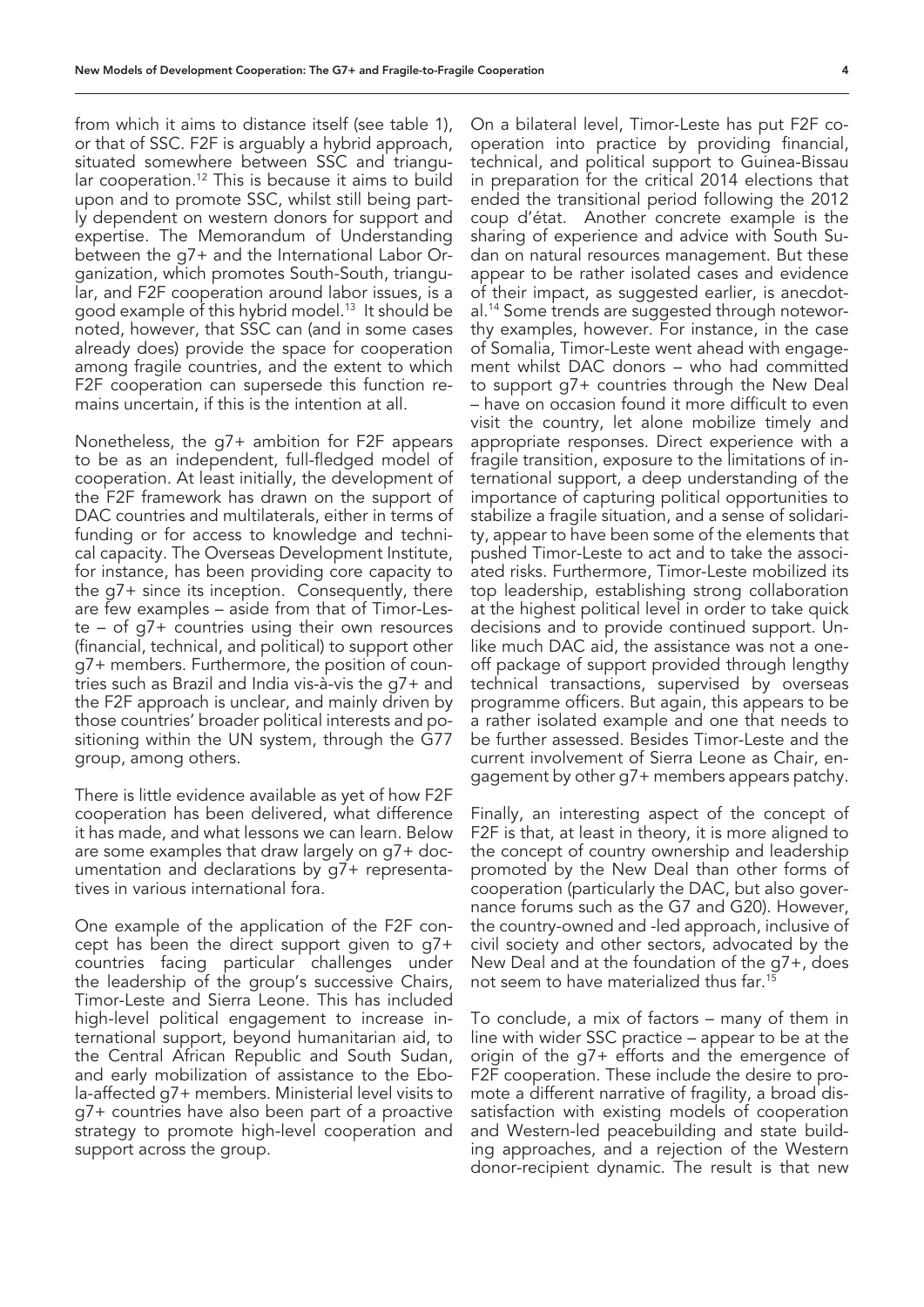perspectives and ways of working are being tested. While it remains unclear whether F2F cooperation represents a fully-fledged new model of development cooperation, or whether it is simply an emerging component of both traditional (i.e. DAC) cooperation and also South-South initiatives, the few examples illustrated above show a desire, systematically voiced by the g7+ leadership in international fora, to break from existing forms of cooperation. The extent to which these rather spontaneous efforts will translate into a more structured cooperation model in its own right, or be scaled up as a modality of existing forms of cooperation, remains to be seen.

### Challenges ahead

The g7+ is a young enterprise that operates in a complex environment. Its members are diverse and are at different stages of development and fragility. They have a range of capacities and resources, established relationships with partners in their own countries, and different approaches to engaging across the g7+ group and internationally. They also differ in their understanding of what the g7+ and F2F are about.

A key challenge ahead for the g7+, and for partners engaging with the group, relates to the fact that the g7+ is a relatively small constituency that in some ways overlaps with more established and representative groups such as the G77 and other regional organizations. In addition, the relationship between the g7+ and parts of the development community, in particular those represented by the OECD-DAC, has at times been confrontational. The use of the International Dialogue on Peacebuilding and Statebuilding – which the g7+ co-chairs – as a vehicle to voice their discontent, as opposed to an opportunity to advance their own agenda in partnership with development actors, was an illustration of this dynamic. Key institutions, including the UN, have also so far failed to fully engage with the g7+, in particular through the New Deal.

Thus, the g7+ has yet to show whether it will become sustainable, strong and effective enough to make significant progress towards its goals, in particular that of helping its member countries transition out of fragility.

## What role for the UN

What is the role of the UN in engaging with F2F cooperation, especially if it emerges as a model of cooperation in its own right?

Based on the above considerations, the UN has advantages and disadvantages in engaging with the g7+ and with the concept of F2F cooperation. The main opportunity is that the g7+ and the concept of F2F provide a platform to support enhanced cooperation among a group of conflict-affected and fragile countries that otherwise might not exist. The main challenge is that the g7+ has yet to show whether it will become sustainable, strong and effective enough to make a difference on the international and national arena and whether the F2F approach is a viable vehicle to achieve its goals.

In the meantime, the UN could consider support to the g7+ and F2F, through its existing SSC and triangular cooperation mechanisms, in two broad areas:

a) At the country level, specifically provide support to g7+ and F2F cooperation in countries dealing with acute or recurrent crisis and/or that have difficult access to other forms of support.

For example, financial and technical support, through a dedicated Trust Fund or by mobilizing existing funding mechanisms such as the Peacebuilding Fund, could enable more regular and substantive peer learning, including by encouraging the participation of civil society.

b) At the global level, explore and assess opportunities to facilitate the g7+ voice and role within key UN bodies and processes, bearing in mind internal UN political dynamics.

This could include addressing – and rectifying – the often challenging relationships between g7+ members and more established development coordination mechanisms. A concrete effort could be to explore what role the g7+ and the concept of F2F could play in relation to the implementation of the SDGs in conflict affected and fragile situations and, as appropriate, to support such role.

#### What are the implications for other areas of future challenges?

The UN may want to consider the implication of the F2F approach and the g7+ in addressing other emerging issues that pose important challenges for national and international actors, such as climate-induced challenges faced by coastal farm states, low elevation coastal zones, small islands, and highly urbanized and urbanizing areas.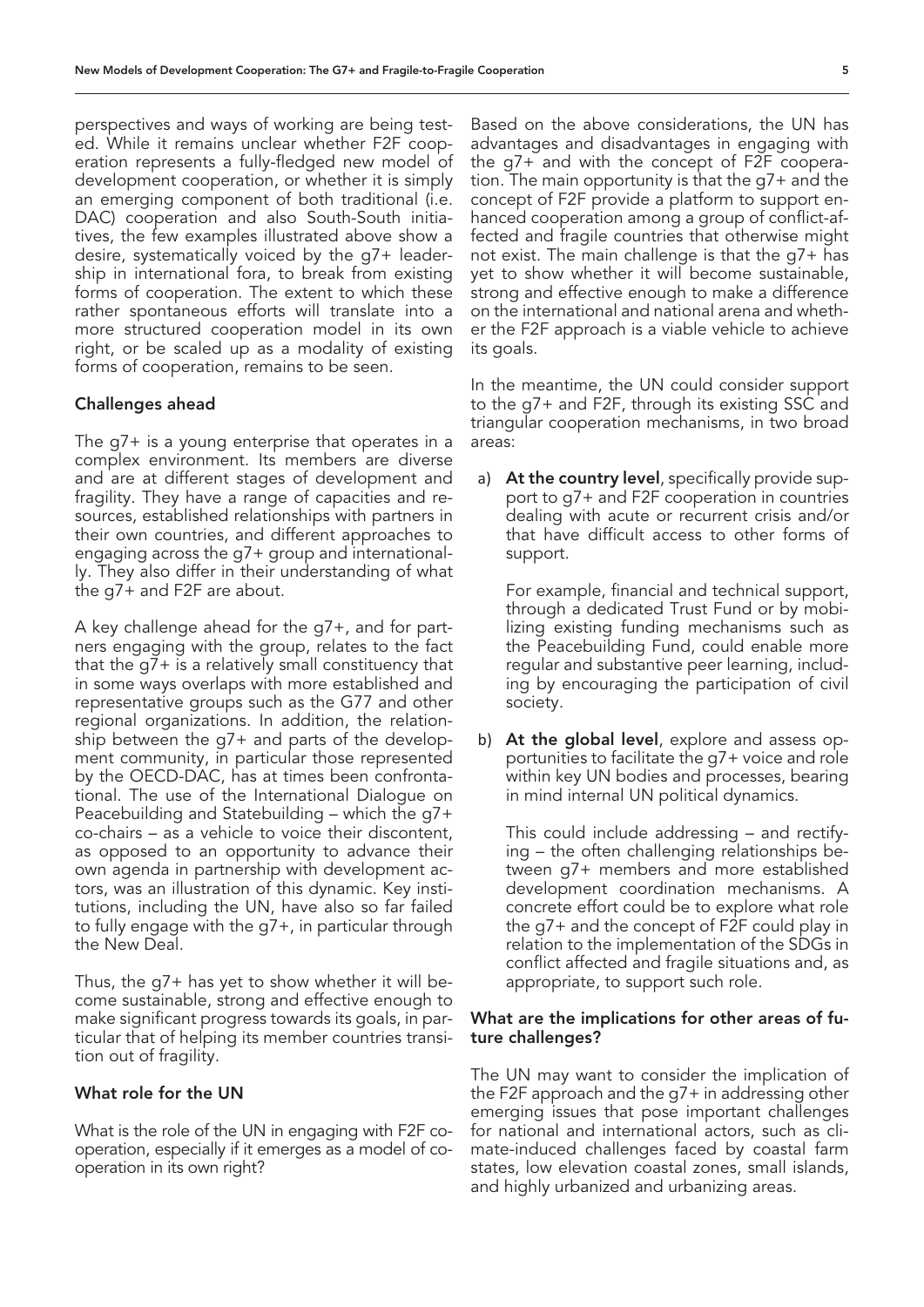Two main considerations deserve attention in this regard:

- Would support to the g7+ and F2F cooperation indirectly push other countries to promote similar approaches, thus leading to the creation of issue/challenge- specific groups, with related structures, agenda, and models of cooperation? Would this result in endless fragmentation that limits opportunities to mobilize the most effective responses to global challenges? And will this ultimately challenge the idea of a universal SDG agenda?
- Or could the g7+ and F2F approach serve as an example of new, targeted cooperation that enables countries that share similar challenges to work better together and be more influential within the international system?

## Conclusion

The g7+ provides a vehicle for a group of conflict-affected and fragile countries to channel their needs and expectations within international fora. However, western donors and to a lesser extent emerging actors, in addition to more powerful actors and groups such as the G77, continue to dominate the development scene. It will continue to be difficult for a group representing a cluster of predominantly small countries, to find a space and voice to affect these dynamics. Strong leadership by successive g7+ Chairs and an increasingly effective secretariat, the key driving force behind the g7+, may not be enough to deliver tangible and sustainable results. In the meantime, the UN should consider supporting the g7+ and the F2F approach, as part of its existing engagement with SSC and triangular cooperation, with a focus on country-level F2F initiatives and supplementing their capacity to influence key global processes. Ultimately, however, considering the existence of other country specific and global challenges vying for international attention, the question remains open as to whether a separate g7+ and F2F approach will serve to complement, or distract from, the universal agenda of the SDGs.